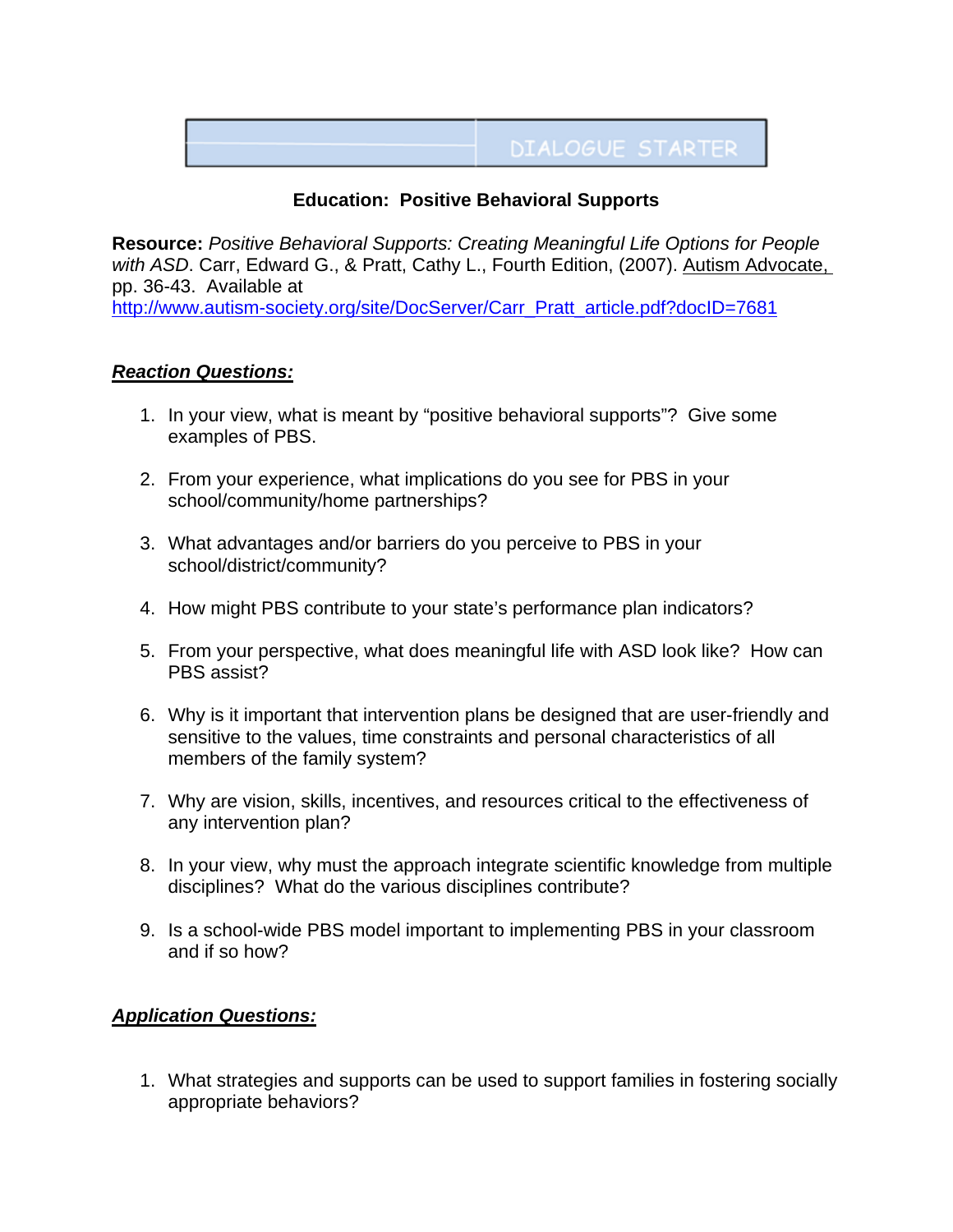- 2. How can you make your child's/student's academic tasks relevant to their home/community settings?
- 3. How might the district or state ensure teachers, related service personnel, and families have access to resources that are needed?
- 4. How might functional skills be embedded into an academic system?
- 5. What processes/practices can we put into place to promote getting all the team members on the same page with regards to a shared vision, skills, incentives, and resources critical to the effectiveness of any intervention plan?
- 6. "Natural situations" are key to an effective intervention plan. What strategies can be used to get all stakeholders to participate?
- 7. What type of training or professional development might be necessary to assist educational personnel and families in understanding, assessing, and addressing PBS?
- 8. In what ways can the school/district reach out to the community, on behalf of the family, to help make a meaningful contribution to integrating individuals with autism into the community?

**The following stakeholders worked together within the IDEA Partnership and the Autism Community of Practice to create this dialogue starter:** 

> Role: General Education Administrator Location: Illinois

Role: National Technical Assistance Provider Location: Maryland

Role: State Department of Education Location: Minnesota

Role: Special Education Administrator Location: New Jersey

Role: State Technical Assistance Provider Location: Ohio

Role: Person on the Spectrum/Parent/Related Service Personnel Location: Wisconsin